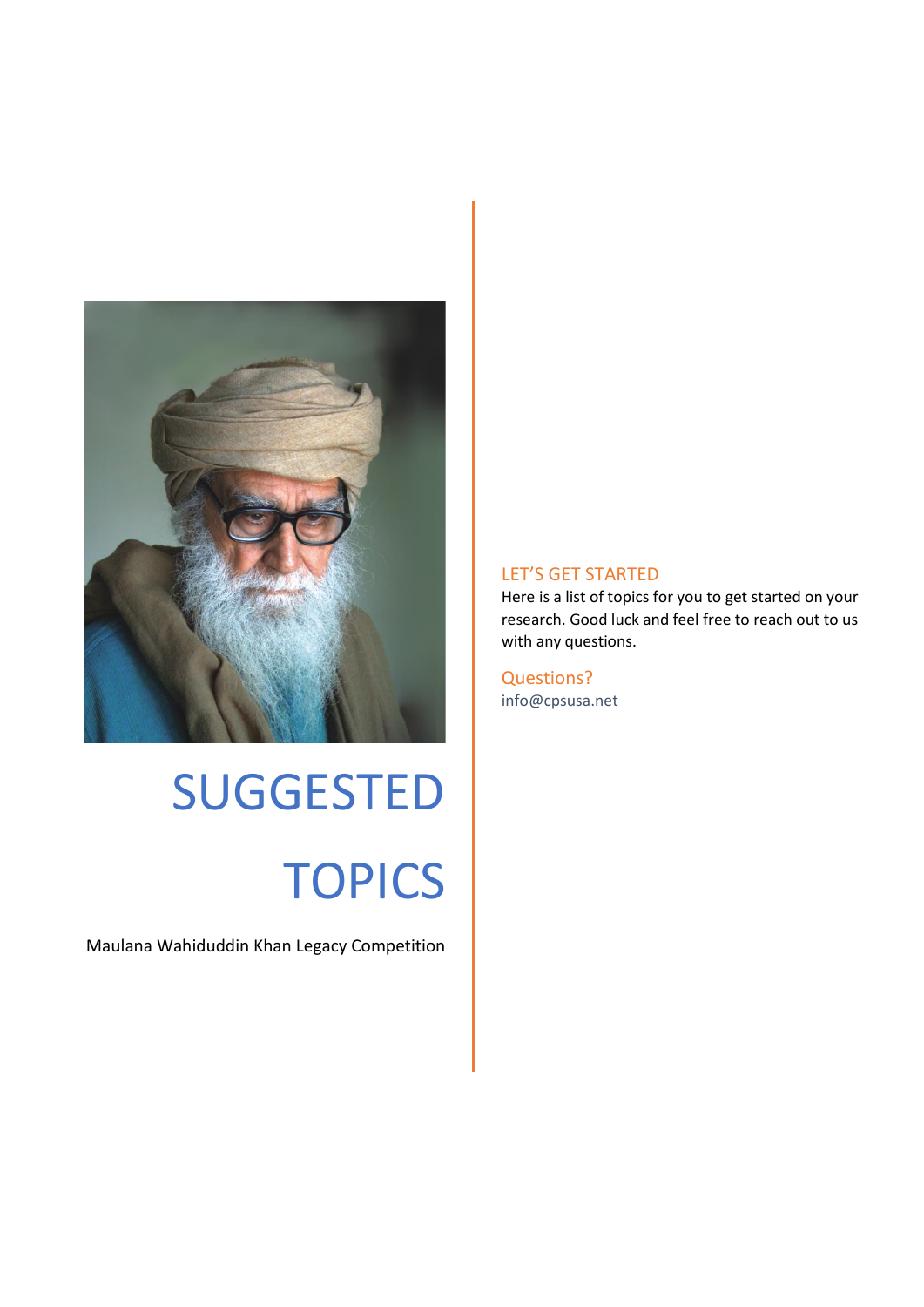# Suggested Topics

# **Contents**

<span id="page-1-0"></span>LINK TO PDFS OF BOOKS OF MAULANA <https://cpsglobal.org/books/mwk/english>

# <span id="page-1-1"></span>Topic 1: REALIZATION OF GOD

Realization of God, ma'rifah is integral to all of Maulana's material. He said, the realization of God is the essence of religion. The position of ma'rifah in God's religion is that of the seed. Just as a seed grows gradually into a full tree, similarly ma'rifah shapes the entire personality of a person. Without ma'rifah, religion is reduced to a spiritless form. With ma'rifah, religion is like a lush green tree and without it, religion becomes like a dried up tree.

Realization or discovery of God means the discovery of a Being who is at once Creator, Master and Sustainer of all creation. Everything has been made by God and God alone and receives eternal sustenance from Him. There is nothing which can exist without Him. Discovery of God is the direct apprehension of a Being who is all-seeing and all-hearing, and who is the repository of all wisdom and might. Consciousness of this discovery and faith in God go hand in hand. A man of faith begins to look upon himself as a servant of God.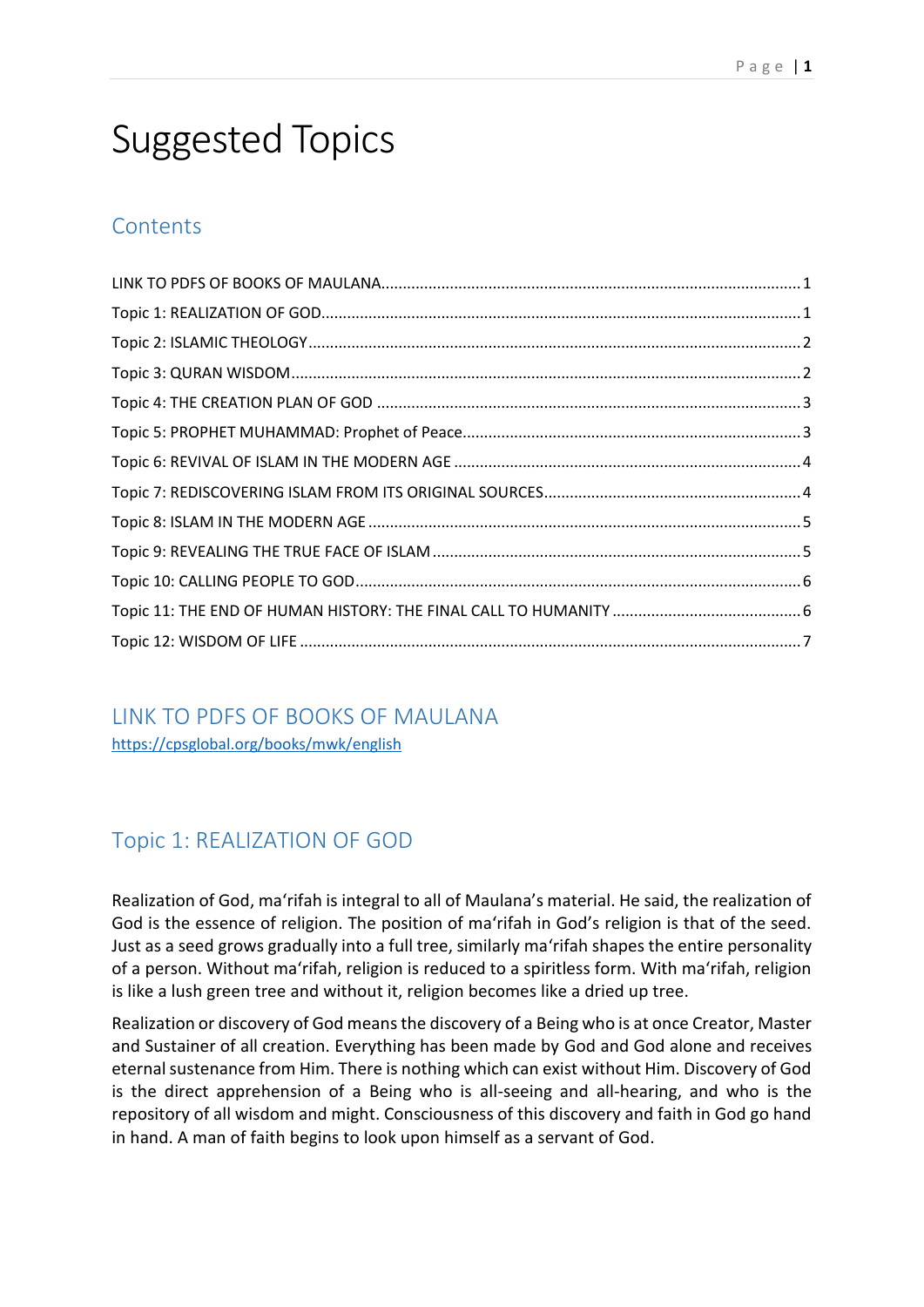Submission to God means entrusting oneself to Him entirely, making all one's hopes and aspirations, fears and entreaties only to Him. It means witnessing the glory of God in every blessing he receives. It means living in the remembrance of God and living instead of a selforiented living.

#### **BOOKS ON THIS TOPIC**

Discovering God | The Concept of God | The Way to Find God | Man and God | Realization of God | Attributes of God | Remembrance of God | God-Oriented Life

# <span id="page-2-0"></span>Topic 2: ISLAMIC THEOLOGY

Elucidating Islamic theology in modern times, Maulana covered two major themes associated with rational reasoning that is essential to address the minds of individuals in the contemporary world. The first theme is the affirmation of Islam, that is, to prove Islamic concepts in the light of rational arguments. Some of Maulana's books on the subject are: Fikre-Islami, Kitab-e-Marefat and Izhar-e-Deen in Urdu and Religion and Science, God Arises and Islam: The Voice of Human Nature in English. These books prove religious concepts based on the inferential argument, which is the same used to prove all scientific truths. The second theme is the rational interpretation of the teachings of Islam that is clarifying the Islamic teachings in the light of accepted rational arguments.

#### **BOOKS ON THIS TOPIC**

God Arises | Religion and Science | Vision of Islam

# <span id="page-2-1"></span>Topic 3: QURAN WISDOM

The Quran is the Book of God that has been preserved in its entirety for all time to come. The teaching of the Quran can be summed up under two headings: Oneness of God, monotheism (tawheed): believing in One God and worshipping Him alone; and Brotherhood of Mankind, justice (qist) that is regarding all human beings as equal and giving equal rights to all. The Quran tells us that God has given innumerable blessings to humanity. Man is duty-bound to offer thanks to his Benefactor, love and fear God more than anyone or anything else, and consider himself accountable.

The main theme of the Quran is to make people aware of the Creation Plan of God, and remind about the life after death. The Quran emphasizes on the formation of one's character through introspection and moulding oneself to the will of God, to developing purified personalities (tazkiyah).

#### **BOOKS ON THIS TOPIC**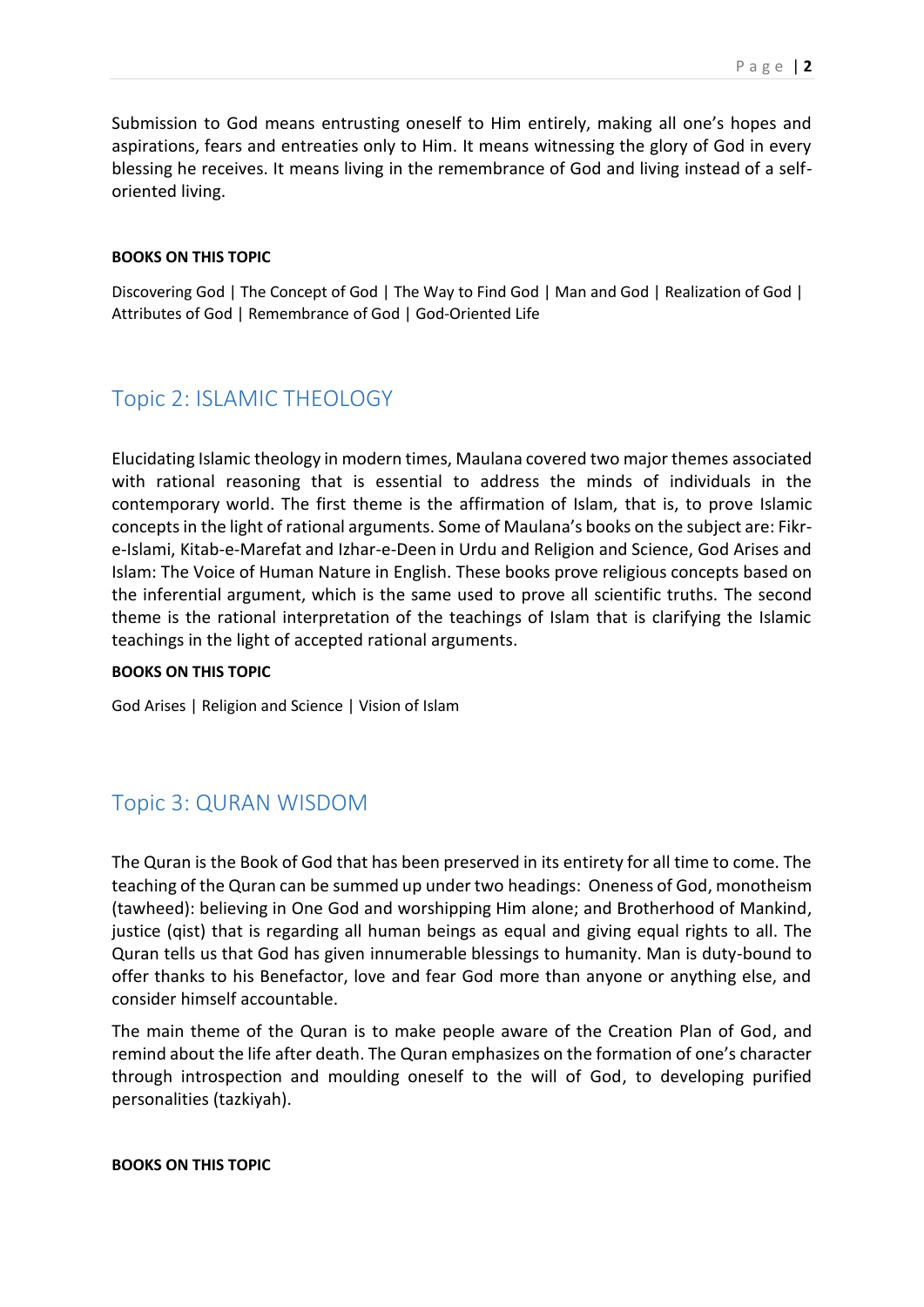Quran Translation | Quran Commentary | Discovering the Quran | The Quran: An Abiding Wonder | The Quran for All Humanity | Quran Pocket Guide | The Good Life | A Treasury of the Quran | Quranic Wisdom

# <span id="page-3-0"></span>Topic 4: THE CREATION PLAN OF GOD

Maulana explains that the main theme of the Quran is to make people aware of the Creation Plan of God. All the prophets came to the world to explain the Creation Plan regarding life to mankind that is God created man as an eternal creature, with the first brief span of his life in the pre-death period for the purpose of testing him, and the rest of his eternal life in the postdeath period for the purpose of reward or punishment based on how he performs in his test. According to this plan, God created man and settled him in the present world, on the planet earth. God gave man the opportunity to stay here without applying any curbs on his freedom. Man has the right either to use his freedom in a rightful manner, or to misuse it as he pleases. This is his test of man.

When human history has run its course, it will terminate with the Day of Judgement. Then the Creator of man will manifest Himself in order to mete out rewards or punishments commensurate with the record of human deeds on earth. Those who have passed the test will be blessed with eternal paradise, while those who have failed the test will be cast into eternal hell. The Quran (and Islam) guides man on how he can bring about an intellectual revolution in himself by performing tazkiyah so that he may be held deserving of eternal Paradise in the world of the hereafter.

#### **BOOKS ON THIS TOPIC**

Search for Truth | The Seeker's Guide | In Search of God | Man: Know Thyself | The Reality of Life | The Purpose of Life | The Creation Plan of God | God and Life Hereafter | Reflections of Life and Death | The Final Journey | Life, Death and Beyond | The Purpose of Creation

## <span id="page-3-1"></span>Topic 5: PROPHET MUHAMMAD: Prophet of Peace

In his books, Maulana not only describes the life of Prophet Muhammad but also analyses in depth the message conveyed to us through the Prophet's life. He explains that Prophet Muhammad went out of his way to follow a policy of peace throughout his life, contrary to the misconception that a significant part of his life was spent on warfare. As a result, Prophet Muhammad was supremely successful at both religious and secular levels. The exemplary life he lived can serve as an unfailing guide to right thinking and right living even in this modern age.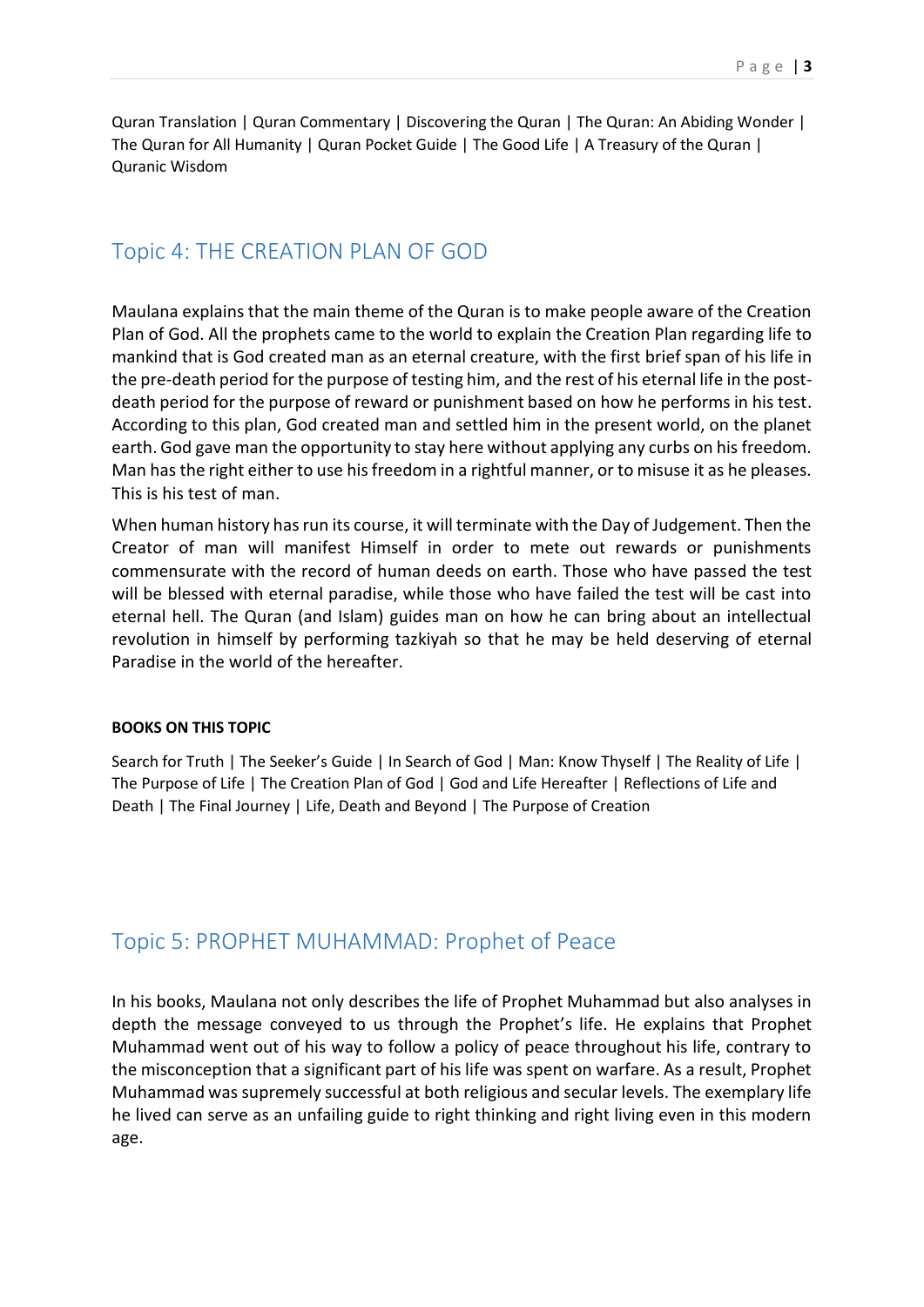Dr. Michael Hart in his book entitled The Hundred in which he mentions the one hundred people he believes to have exerted the greatest influence on human history, places Prophet Muhammad in the number one position, writing: "He was the only man in history, who was supremely successful on both the religious and secular levels." In making Prophet Muhammad the greatest figure, and consequently one of the most resplendent landmarks in human history, God has bestowed his greatest favour on mankind. Whoever seeks guidance for this life till the Hereafter cannot fail to see him, for he stands out like a tower, a mountain on the horizon, radiating light like a beacon, beckoning all to the true path. It is inevitable that the seekers of truth will be drawn up to the magnificent pinnacle on which he stands.

#### **BOOKS ON THIS TOPIC**

Muhammad: A Prophet From All Humanity | Prophet Muhammad: A Simple Guide to His Life | Muhammad: The Ideal Character | Words of Prophet Muhammad | An Islamic Treasury of Virtues | Prophet Muhammad Pocket Guide

# <span id="page-4-0"></span>Topic 6: REVIVAL OF ISLAM IN THE MODERN AGE

Islam is God-centered religion that has been preserved forever in the pages of the Quran and in Prophetic Sunnah. However, slowly but surely, it so happens that the human distortions, obscure the real image of religion as it was originally revealed. At such a stage, purging it of human interpolations to refresh and revivify its original image, is termed, the 'Revival of Islam'.

The religion of Islam is destined to be a guidance for mankind, for all times to come. Changed situations in every age demand that efforts be made towards adaptation of the injunctions of Islam to meet new exigencies. In the past this change was carried out through the Prophet. Today ijtihad or reapplication of Islamic injunctions in the modern age is carried into effect by the Islamic scholars. Revival of Islam in the modern age is synonymous with refreshing, renovation, exposition or elucidation of the original message of Islam.

#### **BOOKS ON THIS TOPIC**

The Vision of Islam | Islam Rediscovered

# <span id="page-4-1"></span>Topic 7: REDISCOVERING ISLAM FROM ITS ORIGINAL SOURCES

Maulana Wahiduddin Khan rediscovered Islam from its Original Sources—Quran and Sunnah. In his writings he presented Islam as it is, drawing on its original sources rather than judging it by the later day interpretations and commentaries or the practices of present-day Muslims in different parts of the world. Using the scientific approach, he made a distinction between Islam as presented by Prophet Muhammad and his Companions (information about which is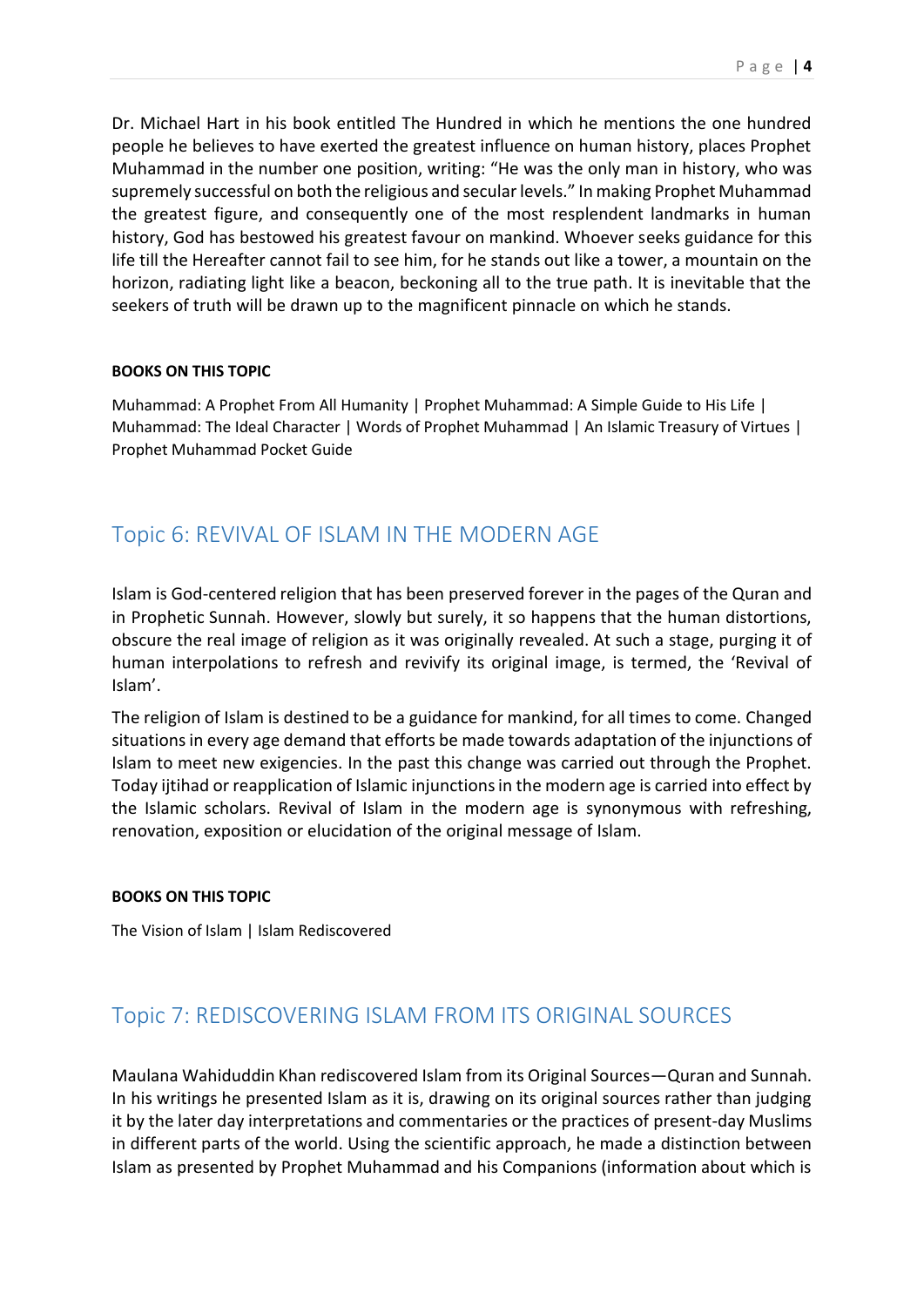available to us in the Quran and the Sunnah) and Islam as represented by later Muslim generations—both in theory and practice. Islam is the religion of nature. When presented in its original form, people would turn to it quite naturally. Unfortunately, a section of the Muslims is engaged in violent and aggressive activities, wrongfully indeed, in the name of Islam. Maulana attempts to introduce Islam as it is, making a distinction between Islam and the practices of the Muslims by judging Muslims in the light of original Islamic sources—The Quran and Sunnah, and not vice versa.

#### **BOOKS ON THIS TOPIC**

Islam Rediscovered | Islamic Activism | Islam and Sultan | The Man Islam Builds

## <span id="page-5-0"></span>Topic 8: ISLAM IN THE MODERN AGE

Islam is a manifestation of exactly the same universal law according to which, as demonstrated by science, the entire universe is functioning. Islam is a religion of nature. It remains eternally alive, just like the sun. Any cloud can temporarily veil the brightness of the sun, but no sooner does the cloud disappear, than the face of the sun emerges, bright and shining as earlier. The traditional interpretation of Islam in the modern scientific age is like the veiling of the sun. Once Islam receives scientific argument in its support, it shines bright like the sun once again.

#### **BOOKS ON THIS TOPIC**

Religion and Science | Islam: The Creator of the Modern Age | Islam and the Modern Man | Islam in History | The Revolutionary Role of Islam | Islam Stands the Test of History | The Shariah and Its Application | The Vision of Islam

# <span id="page-5-1"></span>Topic 9: REVEALING THE TRUE FACE OF ISLAM

Telegraph, London published an article on Islam in 2001, 'A Religion That Sanctions Violence'. Due to Muslim militancy, Islam has become synonymous with global political jihad today. Islam is often mistaken for orthodoxy. In his writings Maulana Wahiduddin Khan removes various misconceptions about Islam to reveal its true face as presented in the Quran and the Prophetic traditions such as: Why are Muslims conducting jihad? Does the Quran ask Muslims to kill non-Muslims? Does Islam ask Muslims to establish an Islamic State? What is ISIS? Who are Kafirs? What are Fatwas? What was the Satanic Verses controversy? Does Islam degrade women? What is the role of woman in Islam? What is Fatwa? What is the importance of peace in Islam? Does Islam give religious freedom? Does Islam place curbs on freedom of expression and enquiry? Using the scientific approach, Maulana corrects the position of Islam based on its original sources.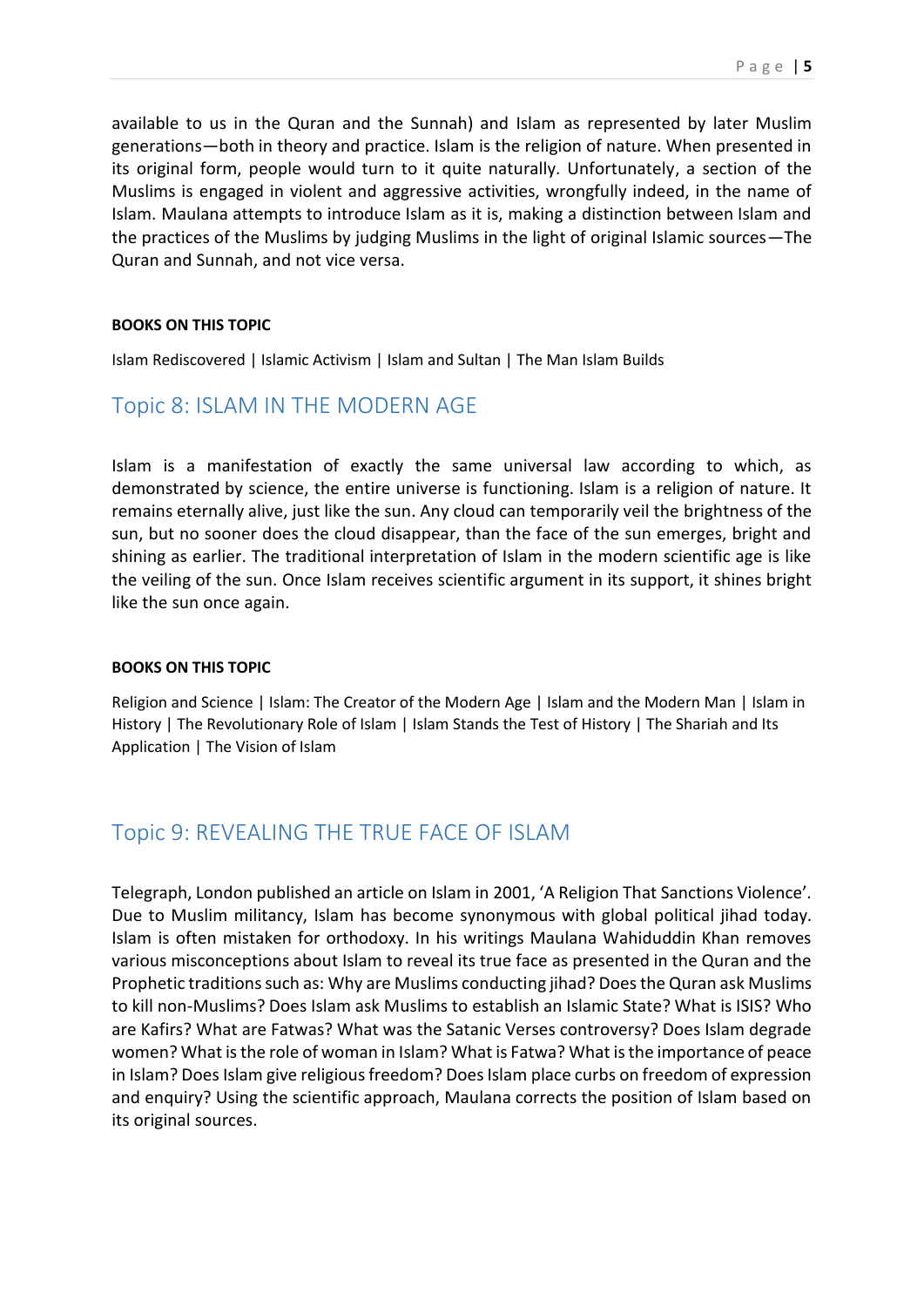#### **BOOKS ON THIS TOPIC**

Islam Pocket Guide | The Political Interpretation of Islam | The True Jihad | Islamic Fundamentalism | Islam and Human Welfare

# <span id="page-6-0"></span>Topic 10: CALLING PEOPLE TO GOD

An important theme in many of Maulana's books is calling people to God. Calling people to God is taking the prophetic mission forward. It is to convey the message of God to those who are still unaware of it. From the viewpoint of real status, a Muslim is a *dayee* and all other nations are his *madu*. That is to say that God has made the Muslims the trustee of His final book, the Quran. Now it is their responsibility to convey the message of this book to all humanity. The success of both the worlds, the present world and the hereafter, lies in their fulfilling this duty.

The Call to God aims at bringing people closer to their Creator and Sustainer. It is telling them that the only right way of life for them on this earth is to become true believers in God. Man has only two ways of leading his life in this world: the self-oriented way and the God-oriented way. The self-oriented life way is one in which all activities centre on one's self. Such a life is led according to man's own thinking, based on one's own whims and desires. On the other hand, the God-oriented life is one in which man considers himself subservient to God. He moulds his feelings and emotions according to God's commands. To such a person, a successful life is one in which one lives and dies in accordance with God's pleasure based on the Creation Plan of God.

#### **BOOKS ON THIS TOPIC**

The Call of the Quran | Calling People to God | Re-Planning of the Islamic Mission in Modern Times | The Prophetic Role of Noah | Dawah: The Mission of the Muslim Ummah | Dawah Made Simple

# <span id="page-6-1"></span>Topic 11: THE END OF HUMAN HISTORY: THE FINAL CALL TO HUMANITY

The history of religion tells us that from the time that God created man, He has been sending prophets for man's guidance. During the age of the prophets, the knowledge of reality was transmitted at the level of revelation. This process continued until the age of the modern scientific revolution. Now, the reality, which was being presented to man at the level of revelation, has become a proved fact to the ultimate extent at the level of human knowledge. For the first time in human history the divine book, the Quran, and human knowledge are totally in consonance with each other. This has made it possible for seekers of truth to find it at the level of full conviction and realization, leaving no margin of doubt. Now man has reached the end of human history. All that is left to happen now is for Doomsday to take place and Almighty God to come directly into man's view. The study of the Quran and Hadith tells